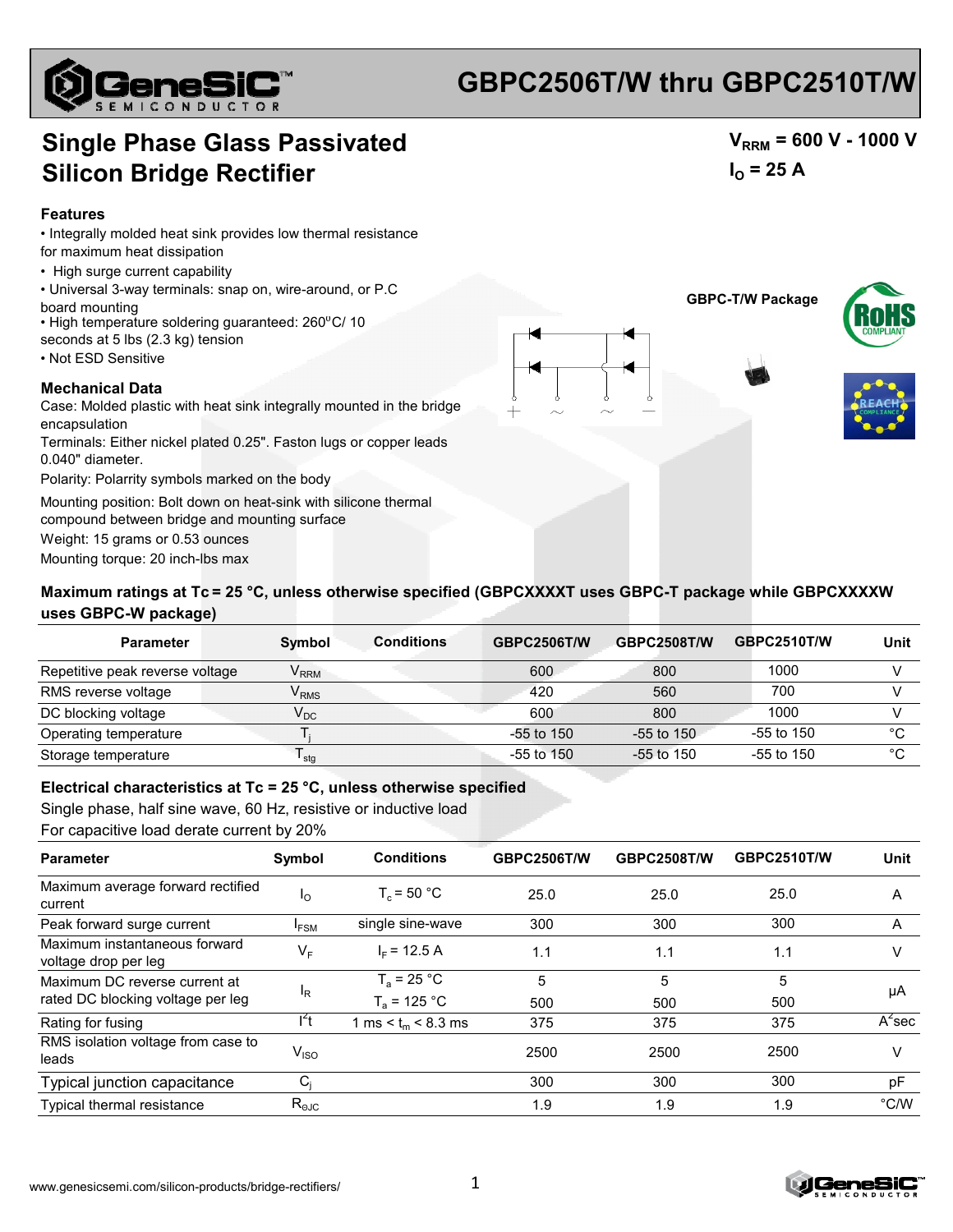

## **GBPC2506T/W thru GBPC2510T/W**



FIG.3-MAXIMUM POWER DISSIPATION



80 CAPACITIVE LOAD 70 AVERAGE POWER DISSIPATION OF BRIDGE, WATTS T.-T. max 60 J 50 40 **RESISTIVE** OR **INDUCTIVE** I LOAD 30 20  $10\,$ 

10 20 30<br>AVERAGE OUTPUT CURRENT, AMPERES

FIG 4 MAXIMUM NON-REPETITIVE PEAK FORWARD SURGE CURRENT PER LEG



0

0

40

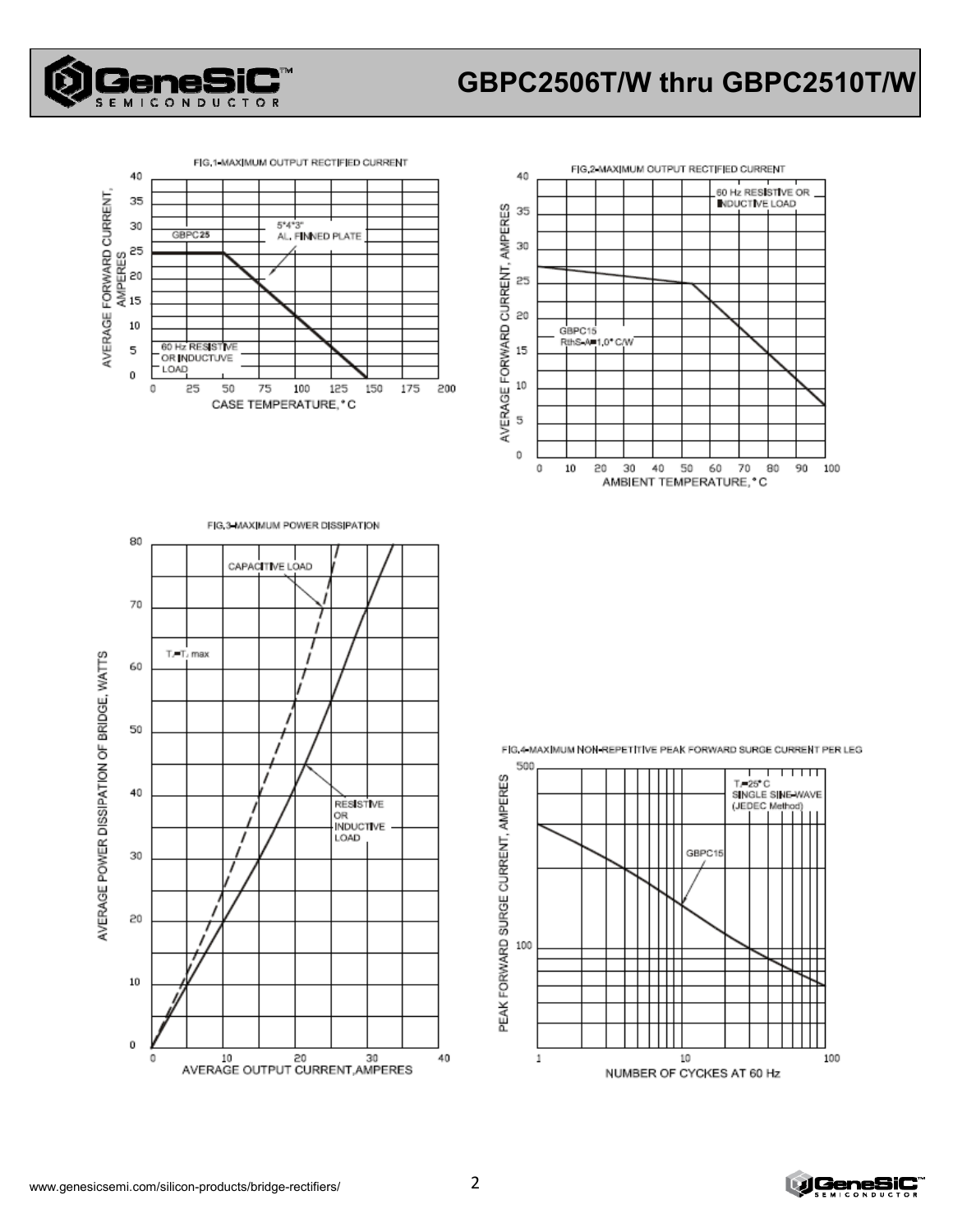

# **GBPC2506T/W thru GBPC2510T/W**

FIG.5 TYPICAL INSTANTANEOUS FORWARD CHARACTERISTICS PER LEG







FIG.8 TYPICAL TRANSIET THERMAL INPEDANCE PER LEG